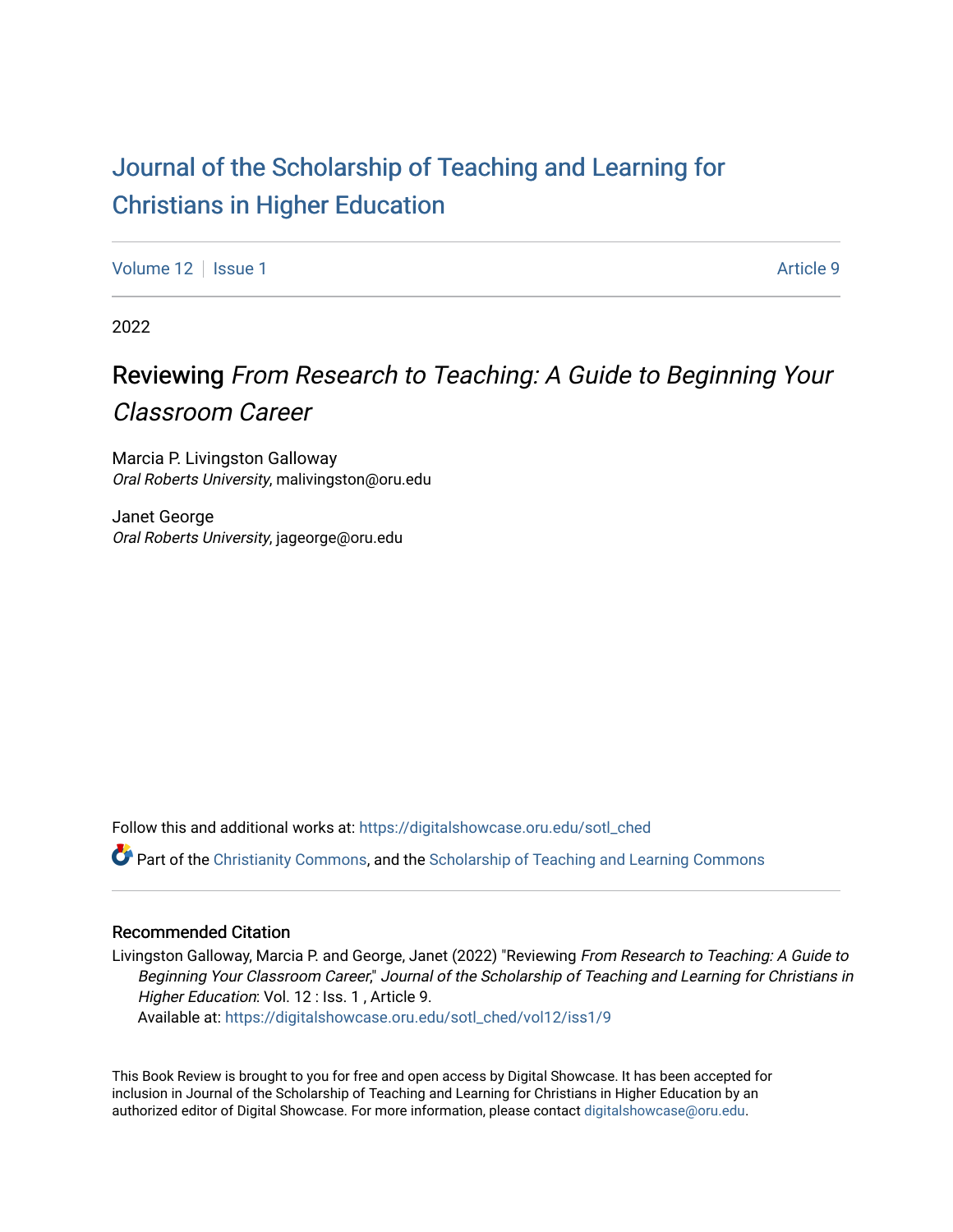*From Research to Teaching: A Guide to Beginning Your Classroom Career.* By Michael Kibbe. Downers Grove, IL: Intervarsity Press, 2021. 151 pp. ISBN 13: 978-0-8308- 3918-6 (PAPERBACK) \$20

*R*eading Michael Kibbe's *From Research to Teaching: A Guide to Beginning your Classroom Career* feels like a relaxed conversation with a good friend who regales you with stories about a fun trip, interspersed with moments for self-reflection. Despite a lightness in the writing tone, the author skillfully engages readers in discussing some serious topics. Like the authors of most how-to books, Kibbe designs easy-to-travel pathways for readers and skillfully places signposts along the way to help them stay the course.

All too often, new college professors are thrust into the classroom and expected to survive with little or no preparation or support. Kibbe attempts to prepare unsuspecting new college professors, including those who are still engaged in graduate studies, by drawing a clear picture of what they are most likely to encounter and, more importantly, how they can prepare for the unexpected. His account of feeling overwhelmed during the first year of teaching is one among several that reflect how well he remembers the struggle of being a new college professor. He uses his wit and personal anecdotes to help new college professors walk this new, unfamiliar path of teaching, which is a far cry from the familiar, dusty hallways of research.

The book is divided into two parts that collectively address what teachers must do and know. Kibbe submits that although new college professors are experts in their chosen fields, they often lack training in the art and science of teaching. In this first part of the book, he presents a step-by-step, just-in-time training guide on how to prepare to teach, how actually to teach, and how to reflect meaningfully after teaching. Then, in the second part, he lays the foundations of what college professors must keep in mind as they prepare to teach.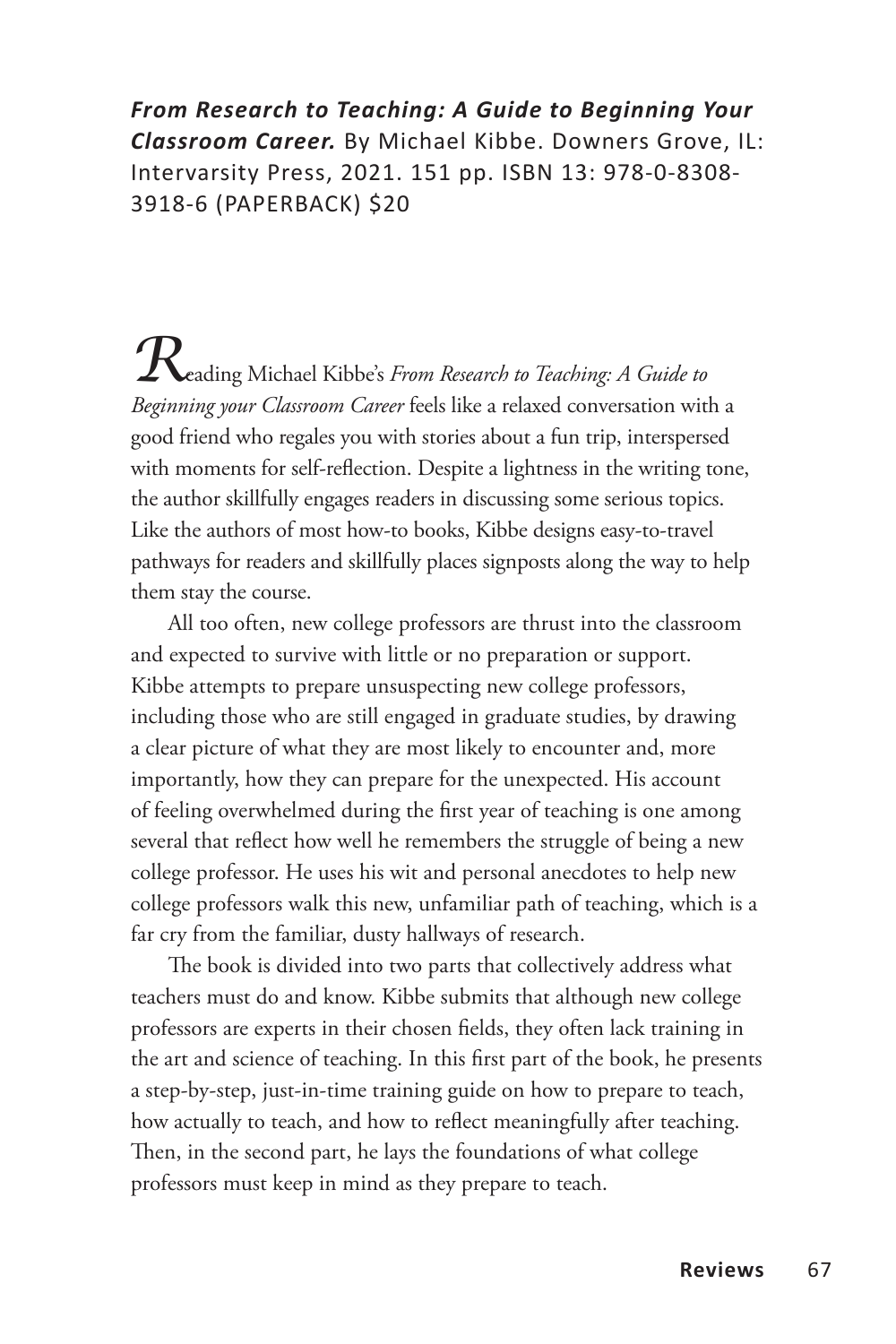## **Part One**

In chapter one, Kibbe highlights four tasks that readers should perform to transition from graduate student to college professor. First, he encourages graduate students to finish their degrees, despite the challenges of teaching. Then he advises readers to read pedagogical research in order to garner "a set of resources that you can return to again and again" (p. 17). He also underscores having pedagogical mentors who are excellent teachers, forthright, available, personally invested, and in different phases of their careers. Kibbe makes two more suggestions: "Always aim for a target that you'll never reach, and you'll always have something to look forward to" (p. 31) and work at being prepared to teach.

In chapter two, Kibbe describes aspects of in-class performance such as being a performer and storyteller, having a personal signature— "the thing that makes you memorable" (p. 44), taking risks by trying new things, and knowing the center or goal of each lesson. He likens the latter to the relationship between a Sierpinski triangle (Online Fractal Tools, n.d.) and its fractals, and to the alignment of the chapters of a dissertation to its thesis. Kibbe declares that although teachers have numerous options regarding what to include in a lesson, they should predetermine the goal or center around which "every pedagogical act is oriented" (p. 67) in relation to a given lesson.



Figure 1: "The Sierpinski triangle is a fractal described in 1915 by Waclaw Sierpinski. It is a self-similar structure that occurs at different levels of … magnifications" (Parsons, p.1).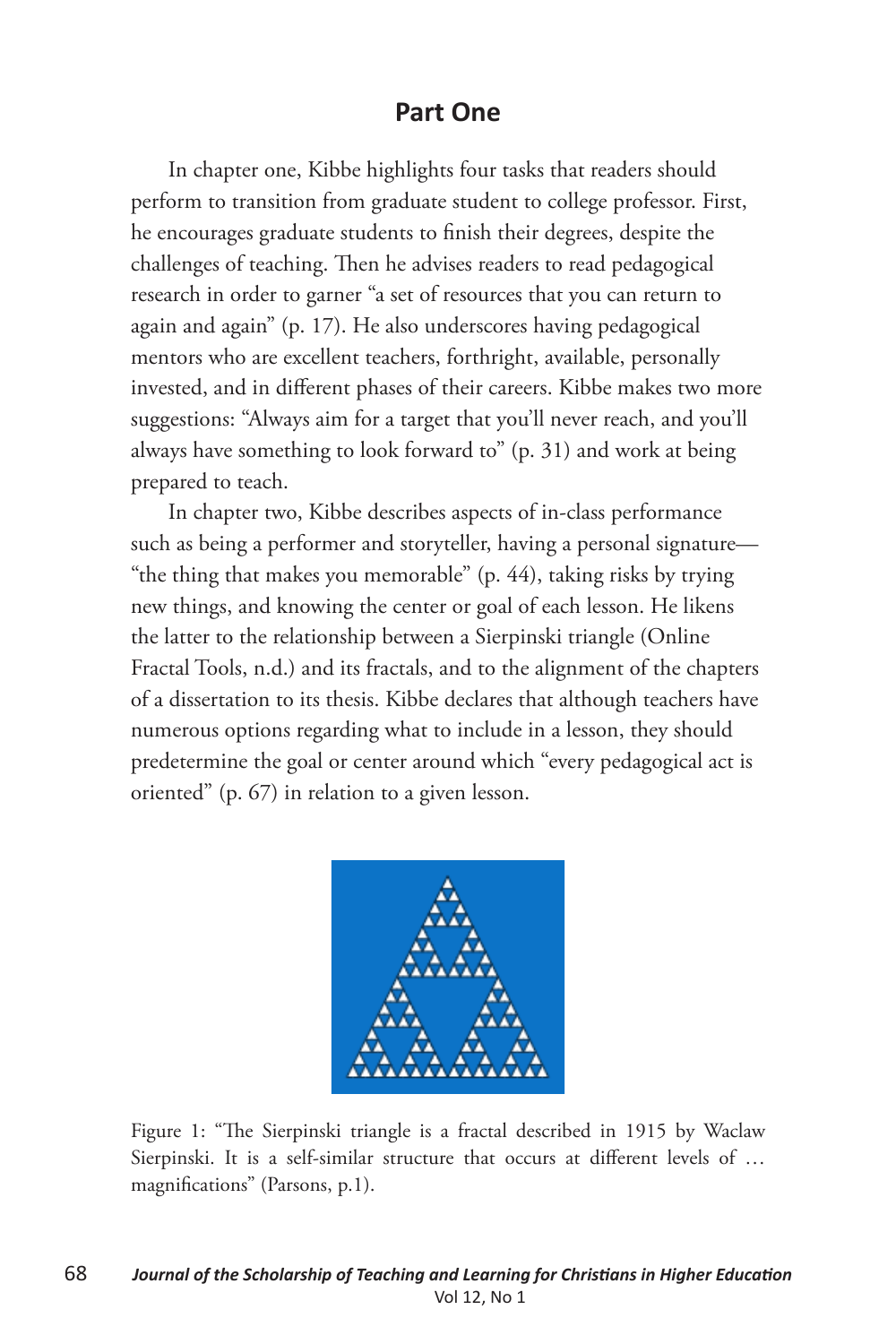In chapter three, Kibbe stresses the importance of systematically documenting self-reflection and evaluations of classroom occurrences, emphasizing that "If you don't write it down, it never happened" (p. 69). He also recommends a sabbath: "a stretch of time in which mind and body are enjoying what's being done instead of doing it" (p. 76).

#### **Part Two**

Next, Kibbe turns his attention to four things new professors should know: Their mission and method, community, limitations, and power. He emphasizes that readers will be best able to determine their mission after having some teaching experience. Kibbe also proposes that new professors develop a plan or method to achieve their identified mission. He recommends that the method incorporates the teacher's "delivery (mechanism), appearance (mannerism), surroundings (environment), and focus (centerpiece)" (p. 86).

Kibbe identifies students as a primary group to know in the academic community. He recommends learning their names, initiating and fostering appropriate in-class and out-of-class rapport with them, and creating learning opportunities that will challenge them intellectually and personally without making assumptions vis-à-vis their intellectual abilities in relation to their maturity. In subsequent chapters, he notes the negative impact that pursuing an academic career can have on one's family. Therefore, he suggests intentionally establishing a work-life balance and regular family dialogues prior to accepting extra work commitments. He also recommends being an active listener, knowing one's limitations, establishing boundaries, and observing sabbath to avoid burnout, failure, and ineffectiveness. Kibbe makes a salient argument in support of the need for new professors to encircle themselves with a variety of people to help with maintaining a healthy work/life balance, remaining teachable, and keeping a healthy and humble view of themselves. Furthermore, Kibbe advises new professors to avoid career sprints and the temptation to bite off more than they can chew.

As he closes this discourse, Kibbe reminds readers that God holds teachers to a higher level of accountability than other professionals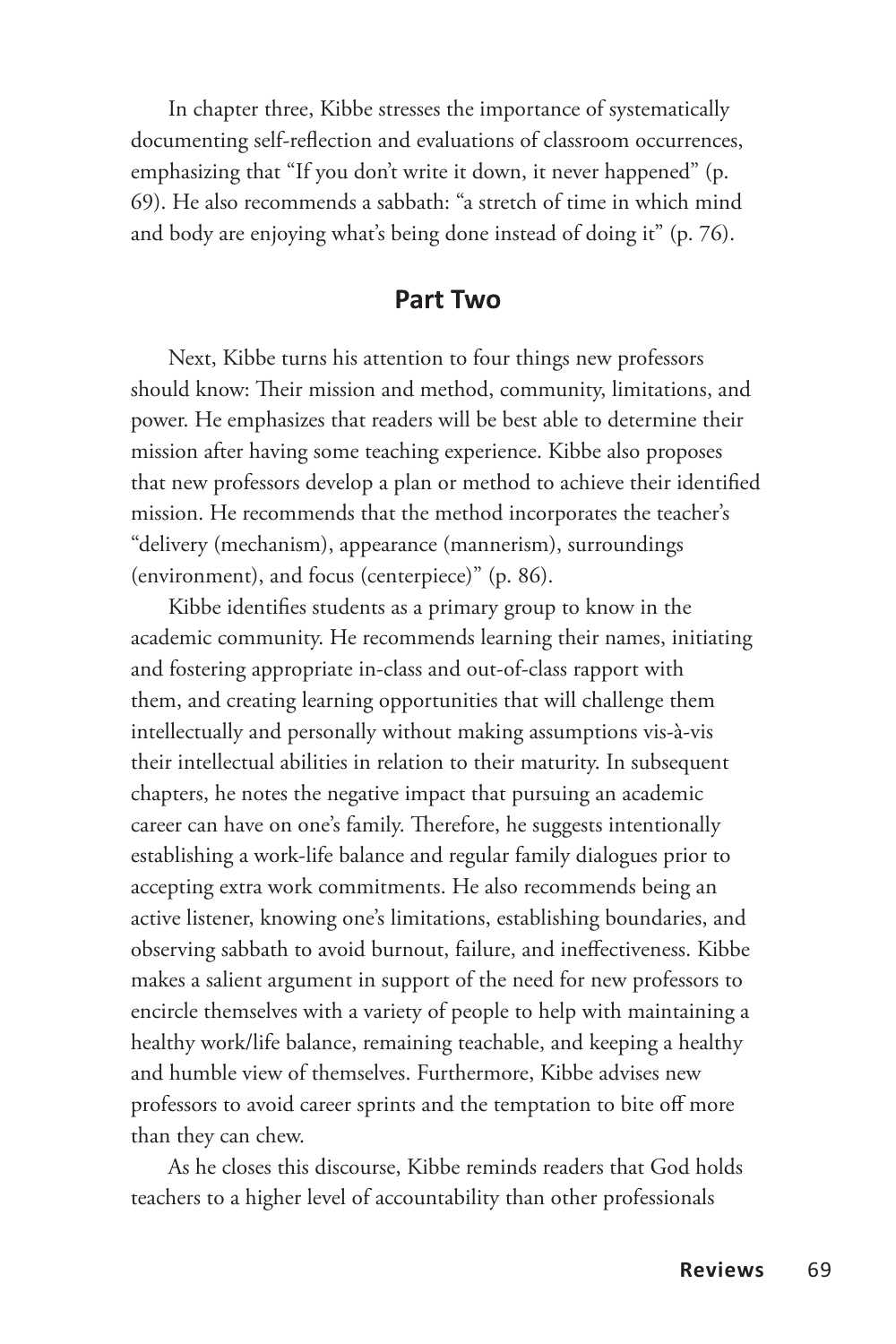because of the impact of their speech on their audience. He identifies a teacher's influence in the following way: "The best teachers can do the most damage because their words have the most power" (p. 113). Therefore, "those of us who teach should be the most discerning when it comes to whether or not we should say something in a public venue" (p. 117).

Kibbe concludes the book with the admission that he is still in the process of learning how to implement his practice recommendations. He exhorts readers to treat the work as a guide on the journey towards the goal of continuous improvement. He also pleads with graduate schools to be more thoughtful and strategic in the way teaching loads are assigned to new college professors.

### **Implementation**

Kibbe reminds novice professors that "teaching, like any other task, involves three phases: preparation, execution, and reflection … [r]inse, repeat" (p. 6) and then lists practical steps for each stage of the process. These steps include "having a signature" (p. 44) and taking risks despite the risk of potential failure. Many faculty in higher education have not had pedagogical training and could benefit from professional development training that incorporates some of the principles Kibbe highlights.

A key piece of practical advice emerging from this book is the reminder to "take a sabbath." In a world where being busy is the norm, the author reminds readers to take this practical step. He reiterates that sabbath is not a time to work hard at something else other than academics; instead, it is a time when one is intentional about a break, where one does something different, such as spending time with people who are not in academics or turning off all communication devices.

## **Discussion**

A primary strength of this book is its easy-to-read style. It feels like the kind of book that an exhausted, newly-minted, researcher-turnedfaculty can read without being bogged down by the extensive footnotes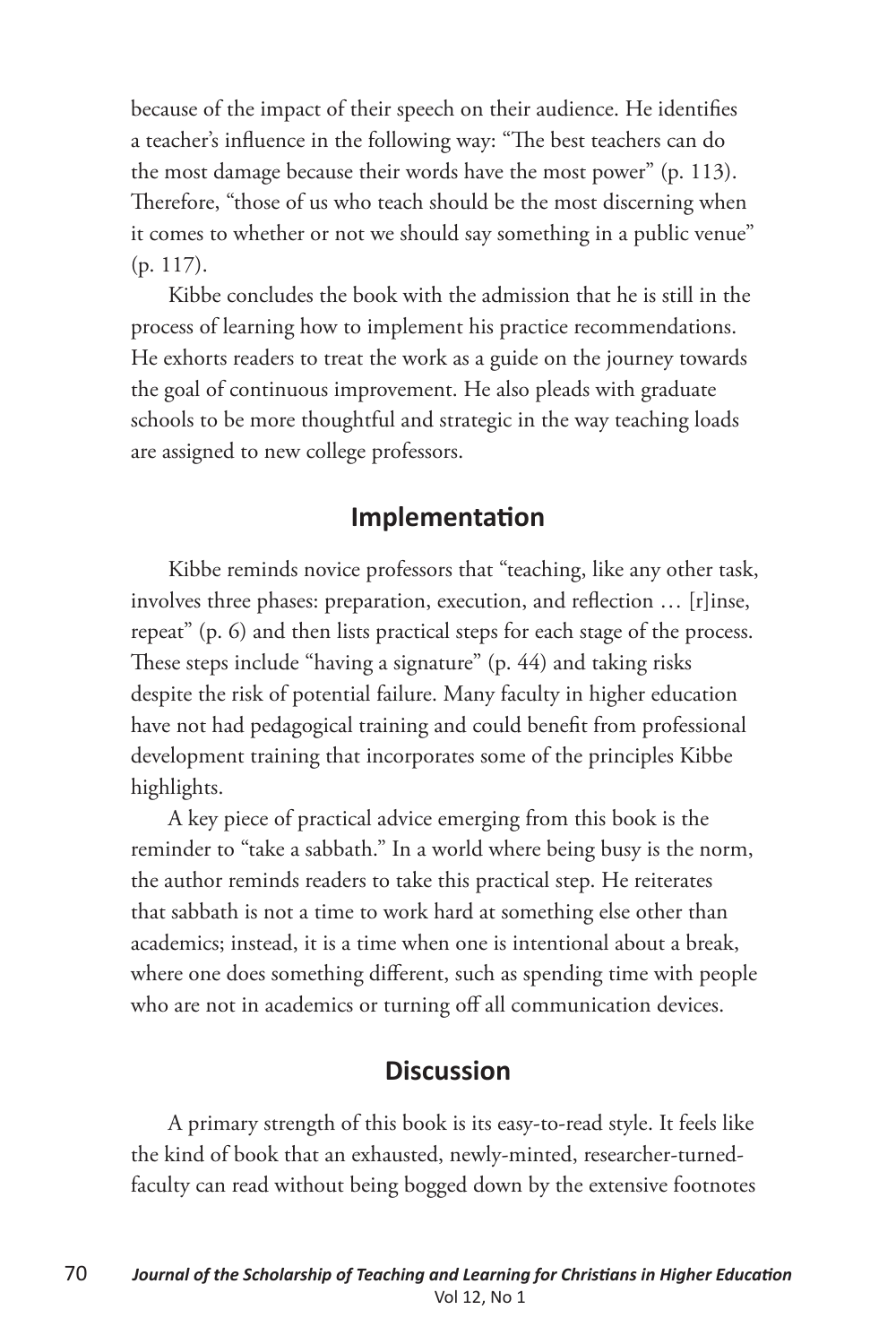and cross-references that one is used to navigating. The ideas and the resources in the appendices are practical and easy to apply. In a time when professors struggle to integrate faith and learning, Kibbe directs faculty to establish a Christian foundation by identifying one's personal mission in the classroom and aligning it to the Greater Mission— "fellowship with the Triune God."

Other strengths include the author's ability to use his tongue-incheek humor, with statements such as "I know you'd rather be writing that next earth-shattering journal article that four people will read" (p. 74). This helps alleviate any anxiety or pressure that readers may experience while discussing some of the issues. Kibbe addresses the need to balance one's personal and professional life and challenges Christian faculty members to be mindful of the power they wield because of their positions.

An identifiable weakness in the work is the lack of examples from different disciplines. Kibbe draws on examples and anecdotes from the theological content in which he teaches to tell his story. However, a new faculty member from another field may not be able to connect to these examples and thus may not be able to take full advantage of the ideas presented. Another weakness is the absence of conversation surrounding culturally responsive pedagogy. If Kibbe had written this book for a global audience, he could have incorporated principles, practices, and strategies that new faculty members should consider as they begin their teaching careers.

### **Recommendations**

This book is recommended for consideration in all teacher preparation institutions. The highlighted principles could be incorporated in training programs designed to help prepare and equip teacher candidates to navigate their initial years in the classroom more successfully. The work would also be an excellent resource to include in the training of teachers in the Teach for America program. Overall, this book would serve as a practical, resource-filled guide for teachers with different experience levels, as a refresher for the more seasoned professor, and as a relaxing but beneficial weekend read for new teachers.